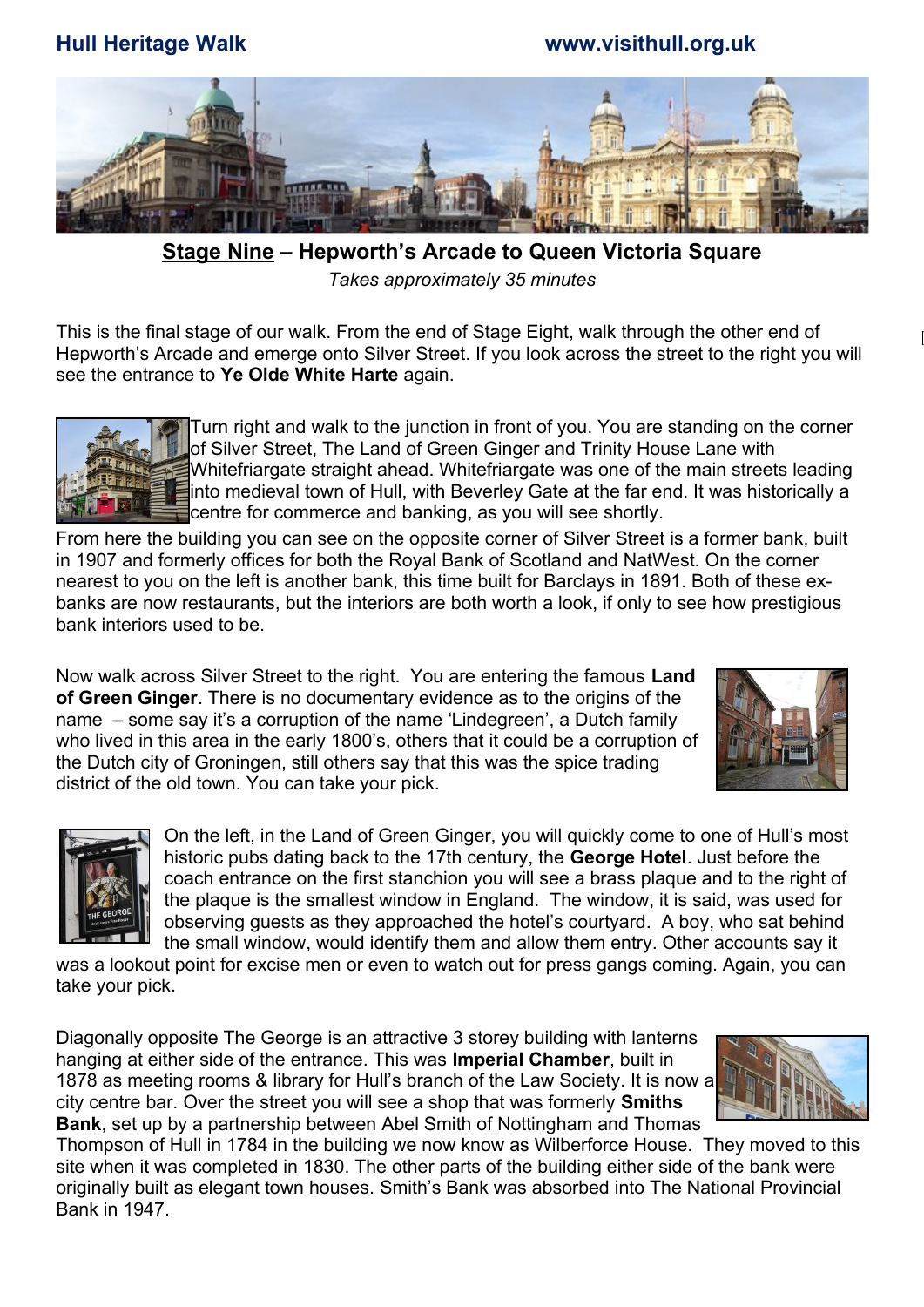### **Hull Heritage Walk www.visithull.org.uk**

Now go back to Whitefriargate and walk down about 50 metres. Fortunately this area was not touched in the World War ll bombing raids, so on the left of Whitefriargate we have an almost complete row of Georgian buildings, right down to Queen Victoria Square at the far end.

A little further on you will find two of Hull's charities. The first, Hull4Heroes, supports ex-members of the British Armed Forces in their transition back into civilian life. The second is The Hull Peoples' Memorial Museum which commemorates the contribution of Hull people in the services and civilians in the two world wars. It is run entirely by volunteers. Walk a little further to the corner of Parliament Street. On the corner is a large four story stone building which was built in 1879 as the HSBC bank. It closed its doors early in 2017.

Now turn and look at the building behind you, still on Whitefriargate. You will see the magnificent one-time **Neptune Inn**, built in 1795, just a few years after the Hull's first dock was built.



There is a coaching archway with the keystone depicting the head of Neptune. Above that are 7 bays with Venetian style windows and on the roof line is a pediment with a brightly-coloured centre panel. The shield bearing an inverted anchor you can see in the centre is the coat of arms of Trinity House – you may have spotted this badge in several places along the Hull Heritage Walk, as a lot

of property around here belongs to, or formerly belonged to, the Trinity House shipping authority.

The original idea of the Neptune Inn was to cater for people of substance travelling between London and Scotland or York. It would be easier and safer to travel by sea with a stop off in Hull rather than take on the hazardous journey by coach, with terrible roads and the possibility of highwaymen. However, these were difficult times in Britain due to the ongoing Napoleonic Wars and the expected rents could not be met, so unfortunately the inn closed in the early 1800's. It became Hull's Customs House in 1815 and remained so until 1912. On the wall to the left of the archway is Hull's oldest post box, stamped with the letters VR for Queen Victoria.

Looking back across the road from the Neptune Inn is **Parliament Street**, an almost complete Georgian Street. It was built at the same time as the Neptune Inn and formed a direct link between it and the dock it was planned to serve. An Act of Parliament was needed to acquire the land and hence the named Parliament Street. In 1861 the Builder magazine



described it as 'a snug little street full of attorneys, notaries, registrars and accountants', and you will see as you walk down the street not very much has changed.



Walk down Parliament Street. On the left, you will pass the exception to the Georgian frontages, the **Edwardian Police Station**. It is the building with the stone balcony, completed in 1904 in a baroque style. It was in use until the 1950s when the central Police Station was moved to a large building on the other side of Queen's Gardens, which has itself been converted into an apartment block called The Glass House.

Before you cross look to your right and you will see the west end of **The Guildhall**. From here you get an excellent view of the building and the wonderful statue of the River Goddess, shown at the bow of a boat being drawn by seahorses.

Behind you to your right and on the corner of Manor Street is **Burlington Tavern.** This used to be a dockside pub, but of course, there's no dockside now. Cross over the street and turn left, then almost immediately turn right and you will be on Quay Street facing Queen's Gardens. Walk down Quay Street.